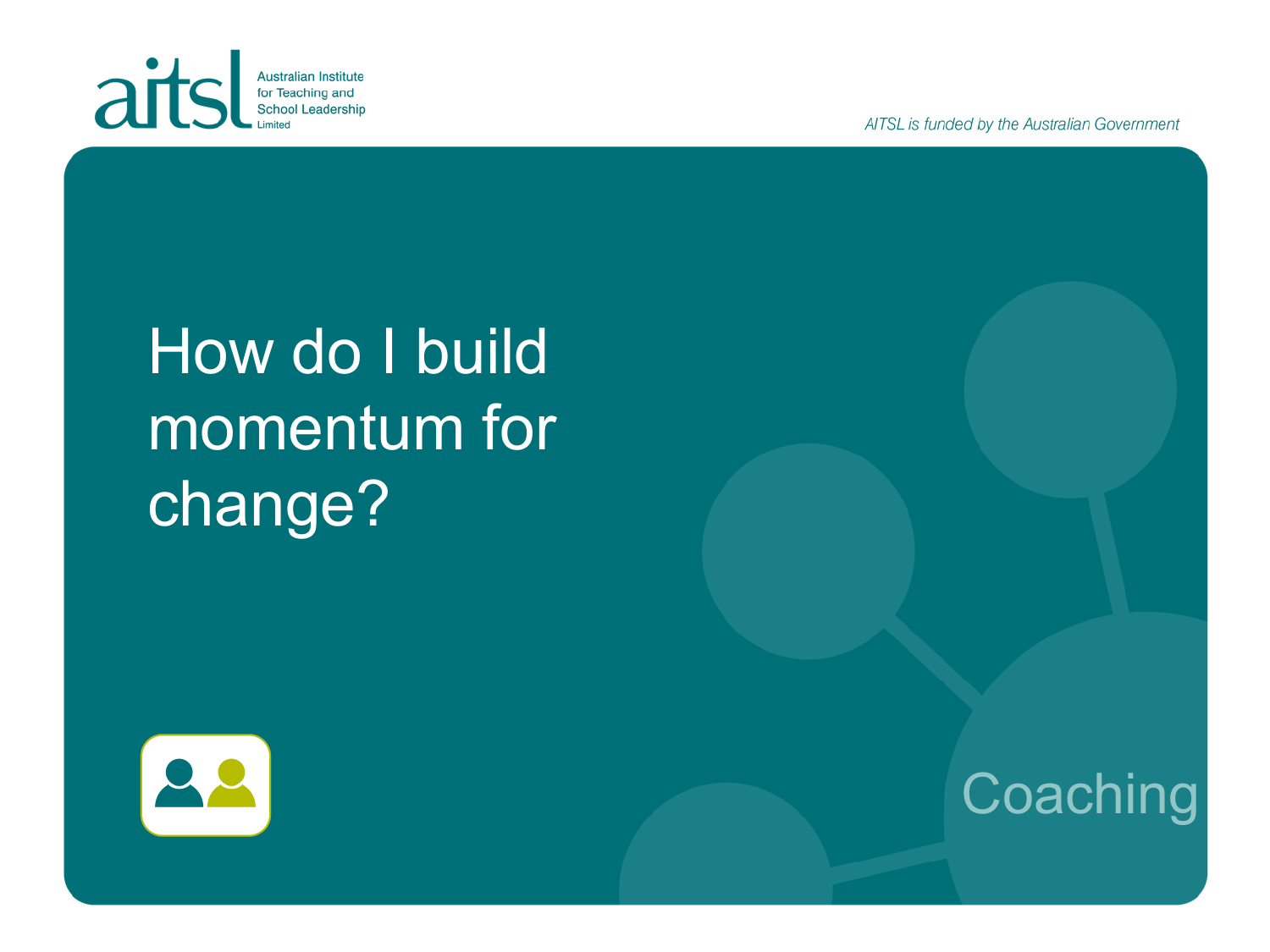



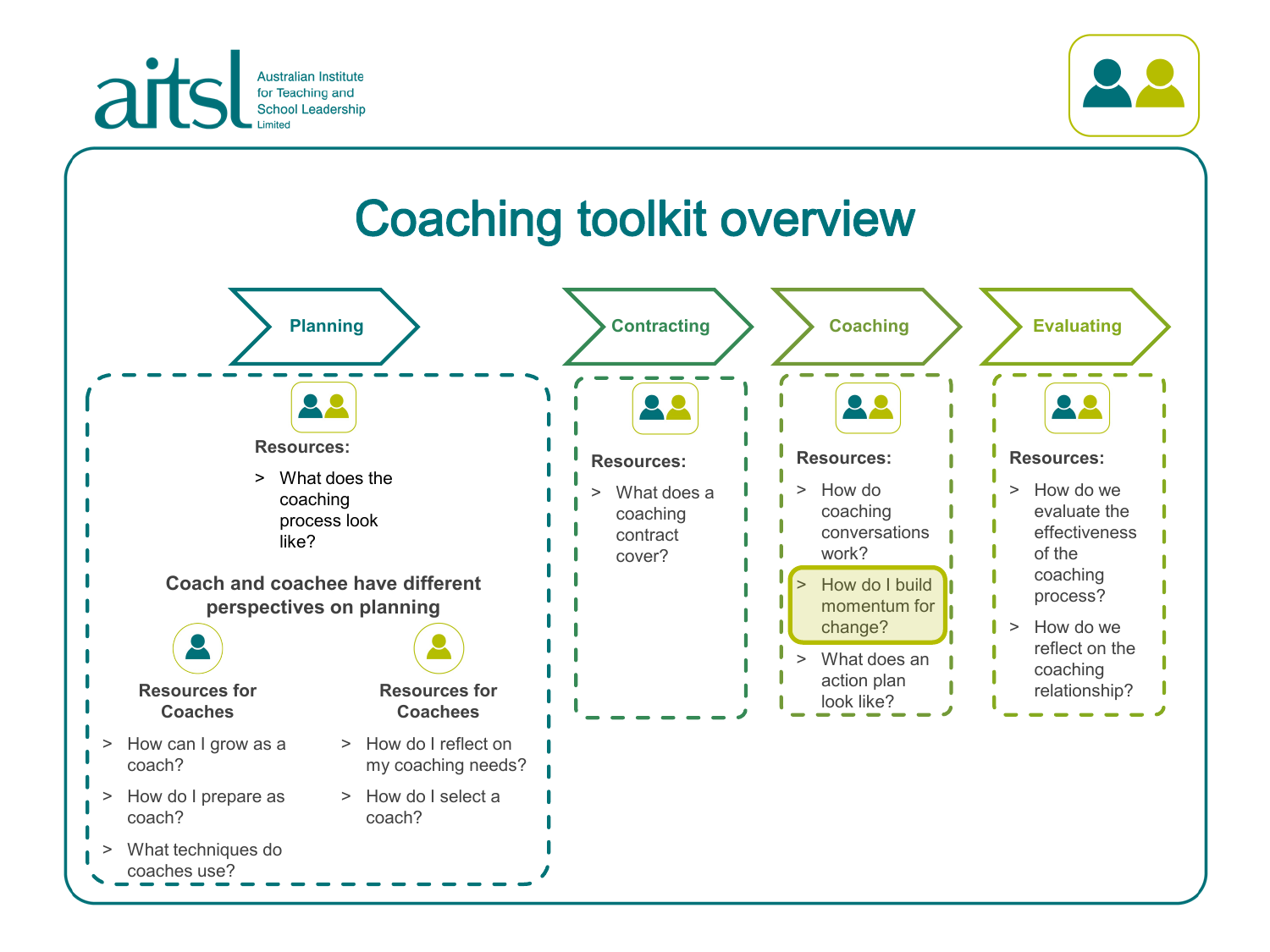



## How do I build momentum for change?



- > Coaching is about the use of ongoing conversations and questioning to support an individual teacher through a process of change
- > However, change can be challenging and finding the momentum for change is a critical part of a successful coaching relationship
- > This resource works very closely with '[How do coaching conversations work?'](https://www.aitsl.edu.au/tools-resources/resource/how-do-coaching-conversations-work) but focuses specifically on change readiness and developing goals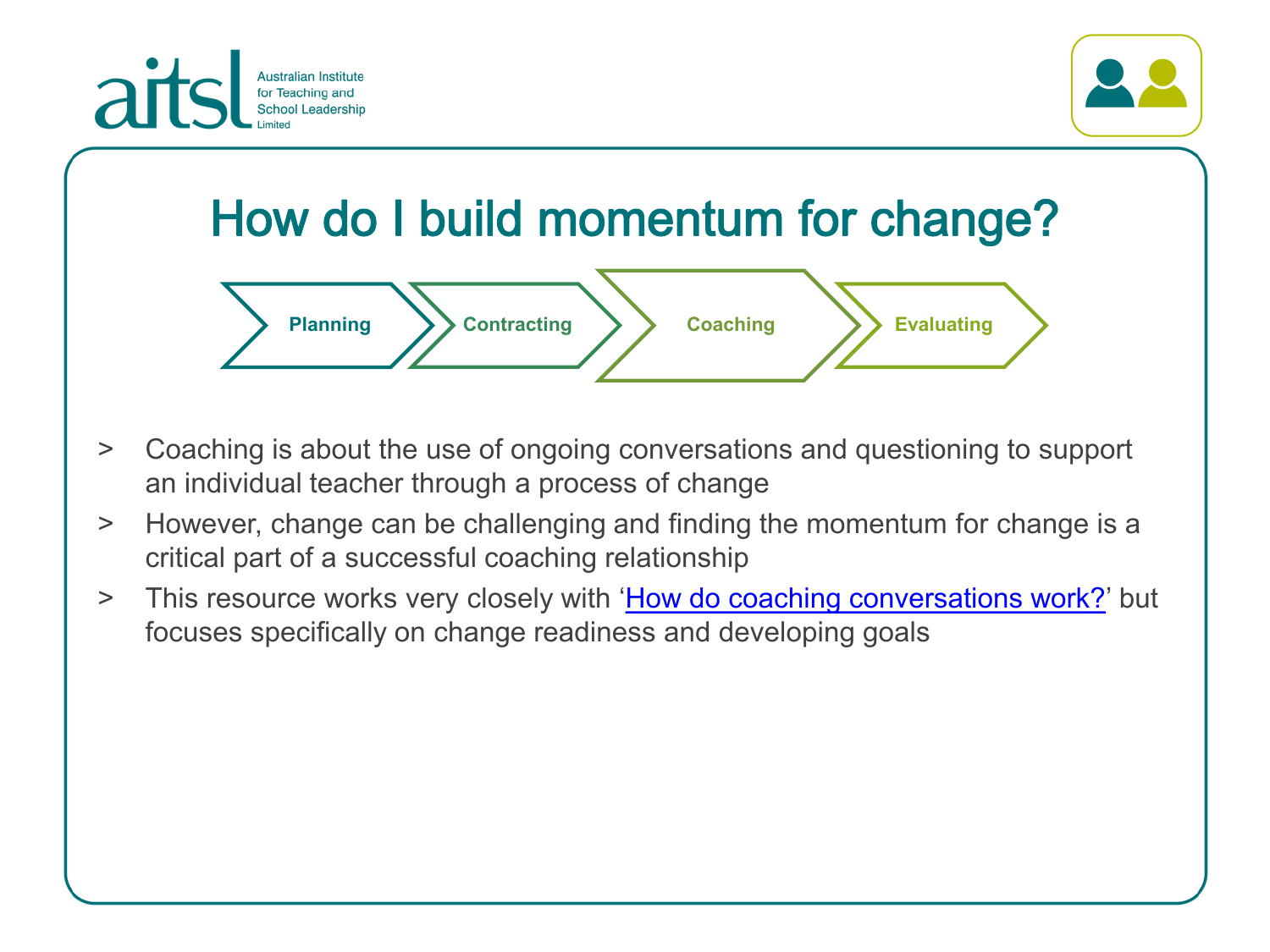



#### **Finding the intention to change**

> One of the golden rules of adult learning is that:

**As adults, we are internally motivated and self directed**

- > This means that to learn new things or to make a sustainable change in behaviour there must be intent
- > This process is called 'intentional change'\*

\**David A. Kolb and Richard E. Boyatzis "Goal Setting and Self-Directed Behavior change", Human Relations Volume 23 No. 5*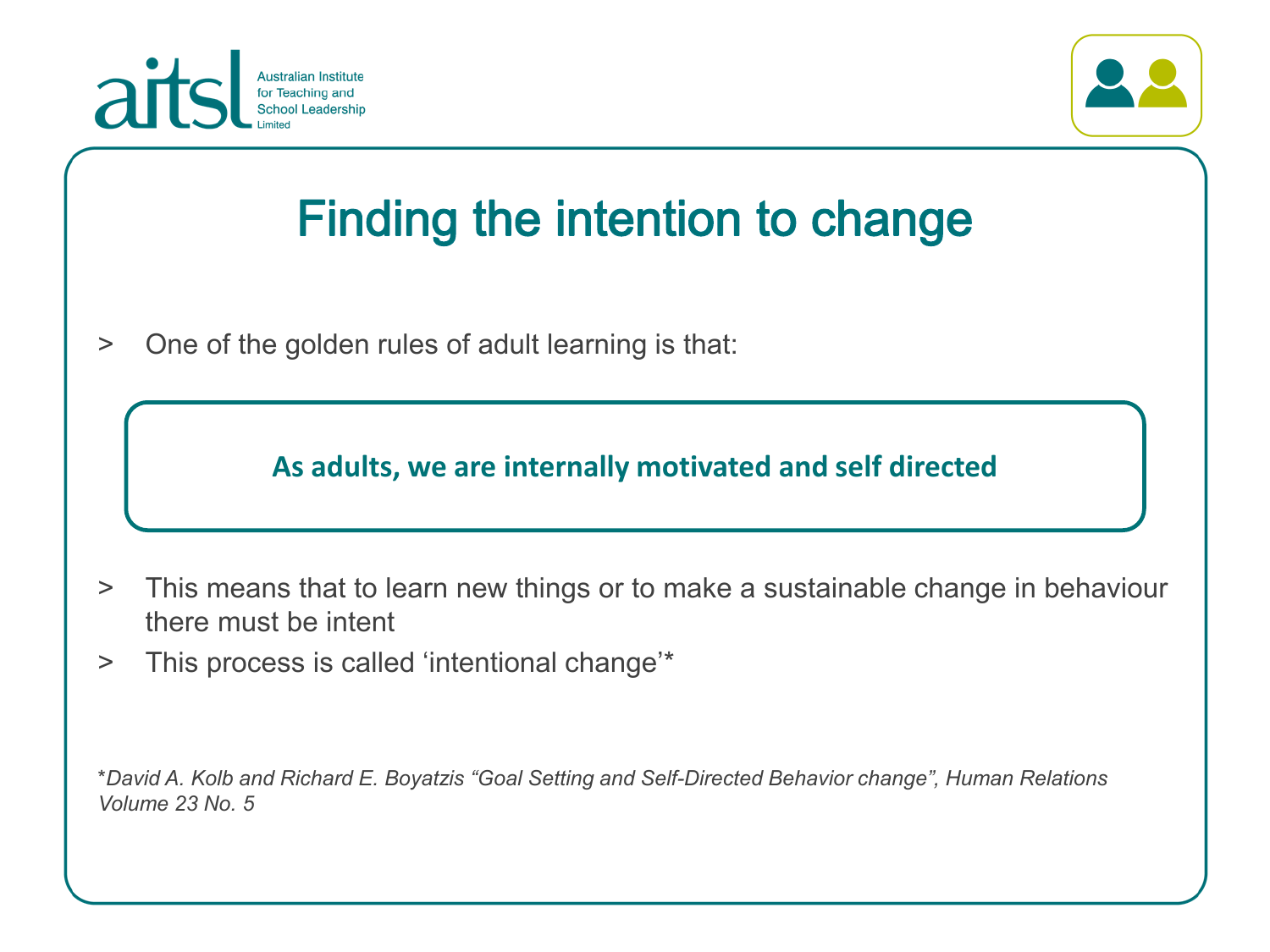



#### The intentional change journey and coaching

> Applying the intentional change theory means that coaches should aim to help coachees to create a sense of urgency for change



The journey is described in the coachee's terms, not the coach's



The coach helps to facilitate this learning journey for the coachee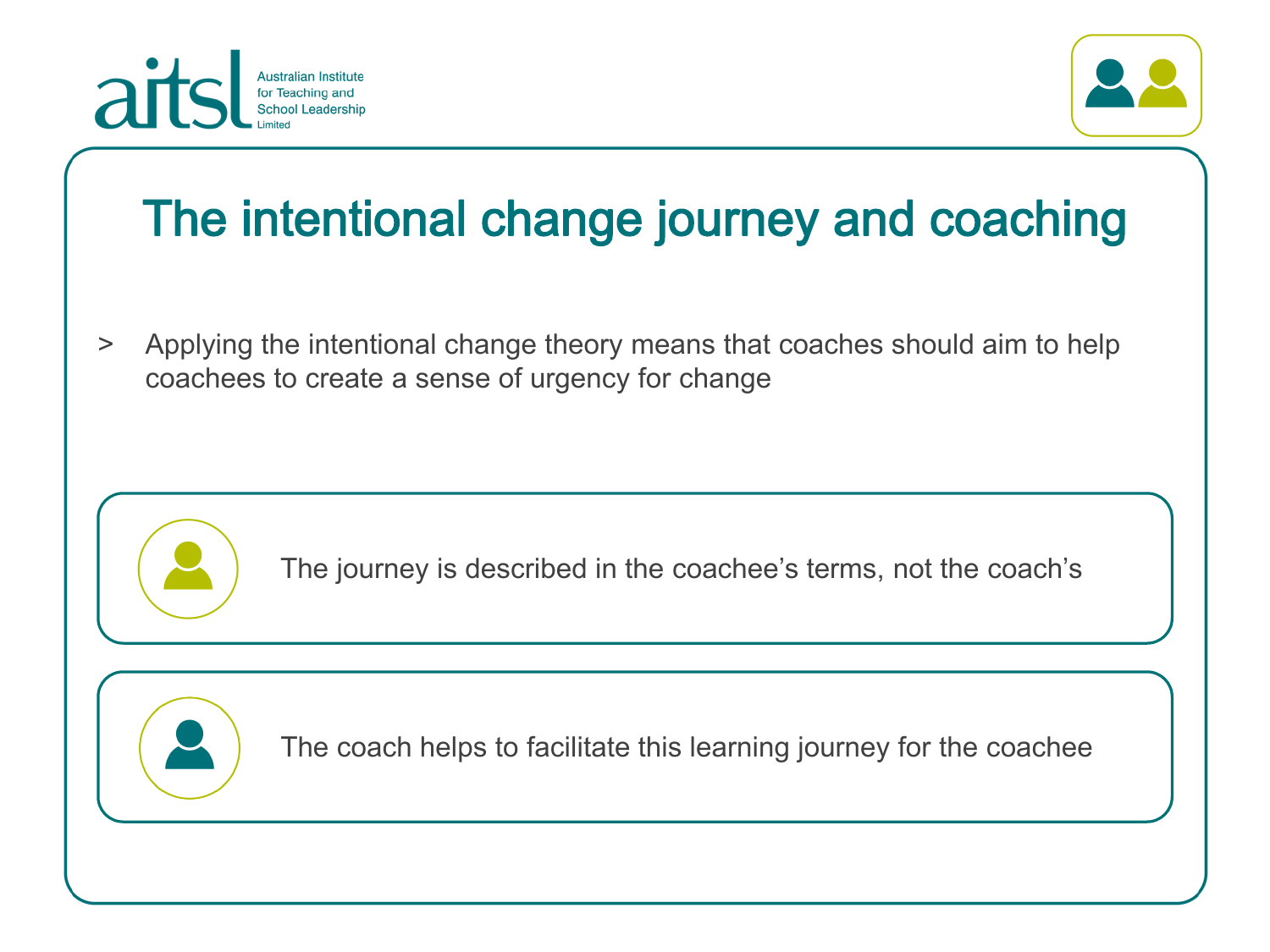





- > The starting point is establishing what sort of teacher the coachee wants to be
- > This provides the coachee with something to aim for "my ideal self"
- > Next, the coach and coachee should explore where the coachee is currently at "my real self"
- > Through this process of facilitated reflection, the coach can create an intrinsic tension within the coachee by drawing out the gap between the "real" and the "ideal self"
- > This tension is uncomfortable and the coachee will want to eliminate this cognitive dissonance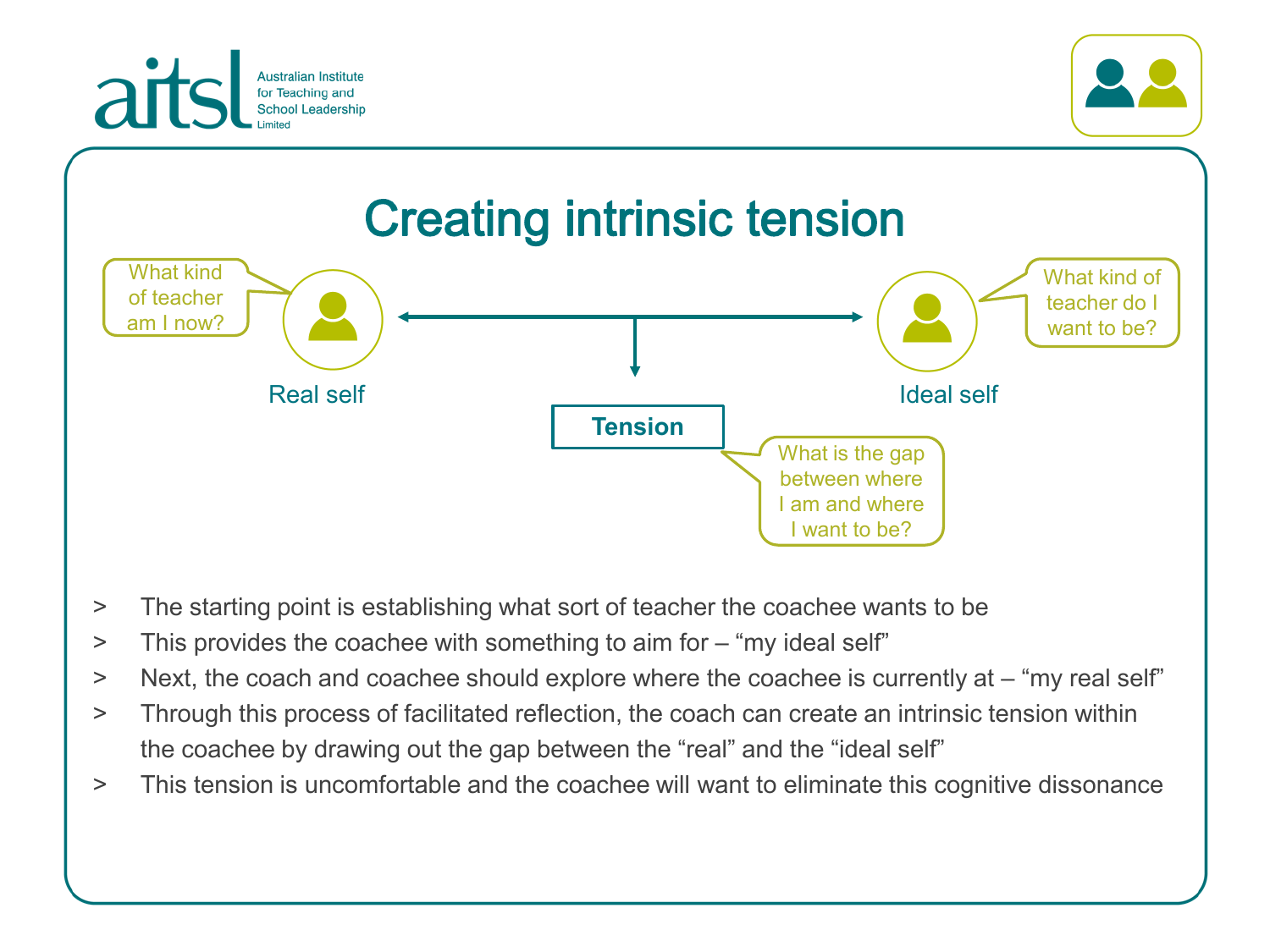



#### **Channelling tension into goals**



- > The coach manages the tension by helping the coachee to create goals that will close the gap if achieved and thus eliminate the tension
- > The goals will be the focus of the coaching
- > The coach can help the coachee to identify:
	- opportunities to experiment and practice new behaviours
	- supports (including people and resources)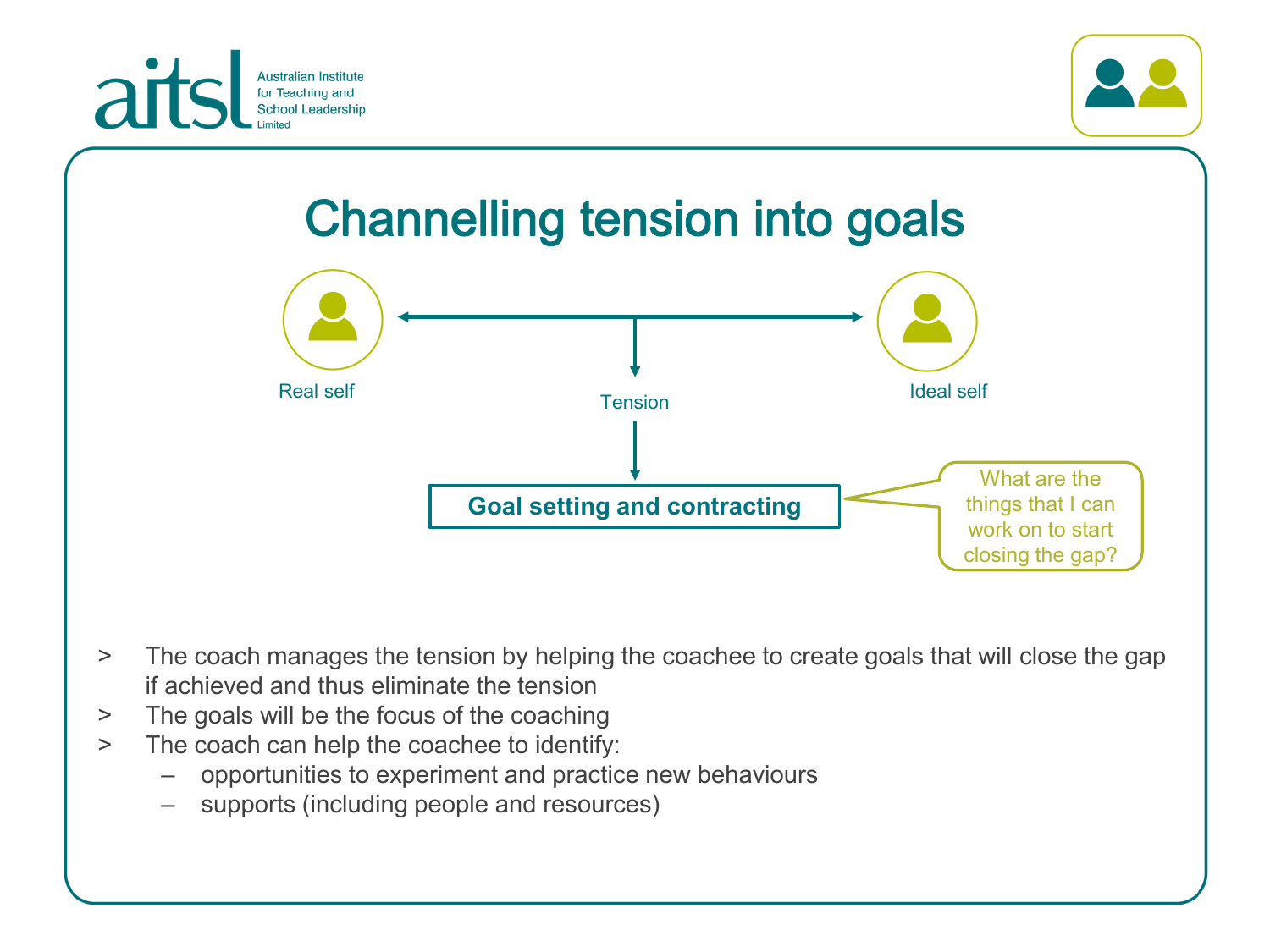



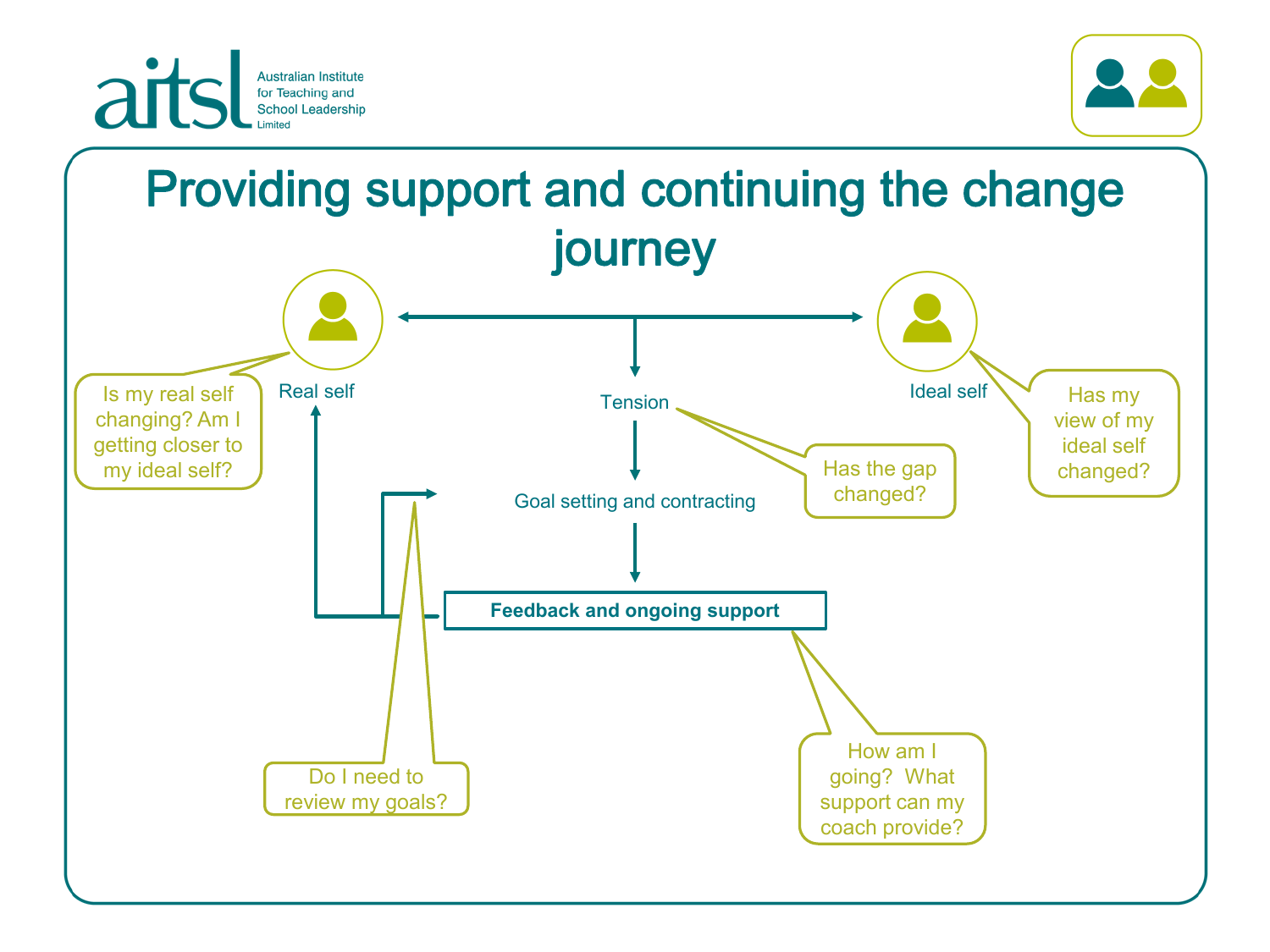



#### Providing support and continuing the change journey

- > Coaching is an ongoing process and each coaching conversation will revisit each of these steps to differing degrees
- > Working through this process helps to build sustained behaviour change, because the focus is always on the intent – where do I want to get to?
- > Sustainable change does not come immediately, so it may be that the first few times the coachee reviews their real self, they may not feel they are moving closer to their ideal self. This is normal and change comes by continuing to work on their goals with support from their coach
- > As the coaching continues, the coachee may start to reflect on the fact that they are starting to move closer to their ideal self. This is exciting and should be celebrated
- > However, to continue the change process it will be important to again find the level of tension necessary to uncover the motivation for change and so the process begins again!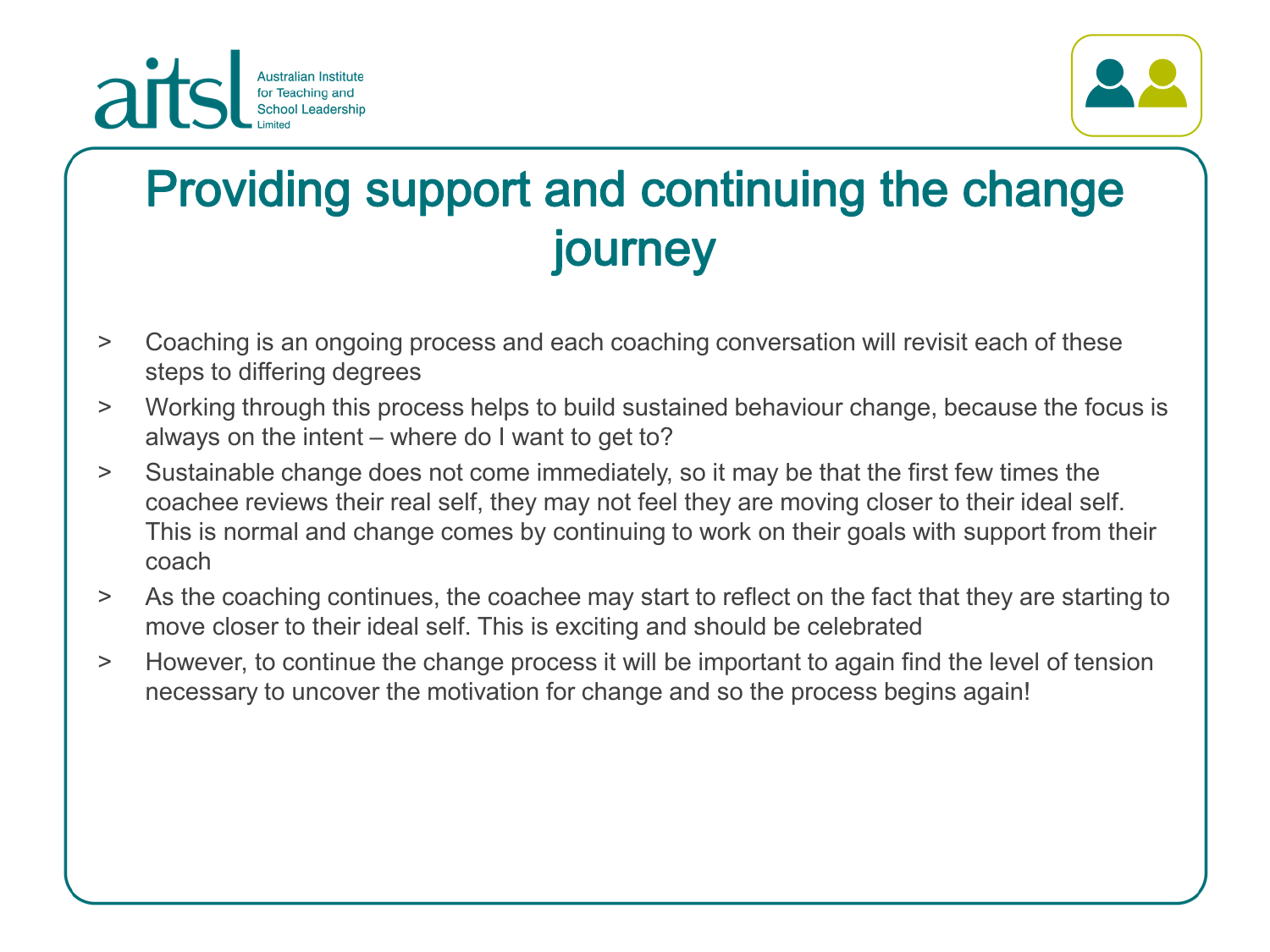



# Engaging in the intentional change journey

- > Finding the motivation to change can be challenging for both the coachee and the coach
- > The **coach** facilitates the coachee's intentional change journey. This may be through asking questions to probe the coachee's conception of their "real self" and their "ideal self", to assist the coachee to uncover the tension between these two states, or to help them to formulate goals
	- To assist in your preparation, you may wish to use the diagram at the end of this resource to prepare some questions ahead of each coaching session
	- Effectively assisting your coachee to find the motivation to change relies on the dynamics of the coaching relationship. As such, you may also wish to revisit the following resources:
	- [What techniques do coaches use?](https://www.aitsl.edu.au/docs/default-source/default-document-library/3-what-techniques-do-coaches-use.pdf?sfvrsn=3ba7ec3c_0) ‒ [How do I prepare as a coach?](https://www.aitsl.edu.au/tools-resources/resource/how-do-i-prepare-as-coach)

– How can I grow as a [coach?](https://www.aitsl.edu.au/tools-resources/resource/how-can-i-grow-as-a-coach)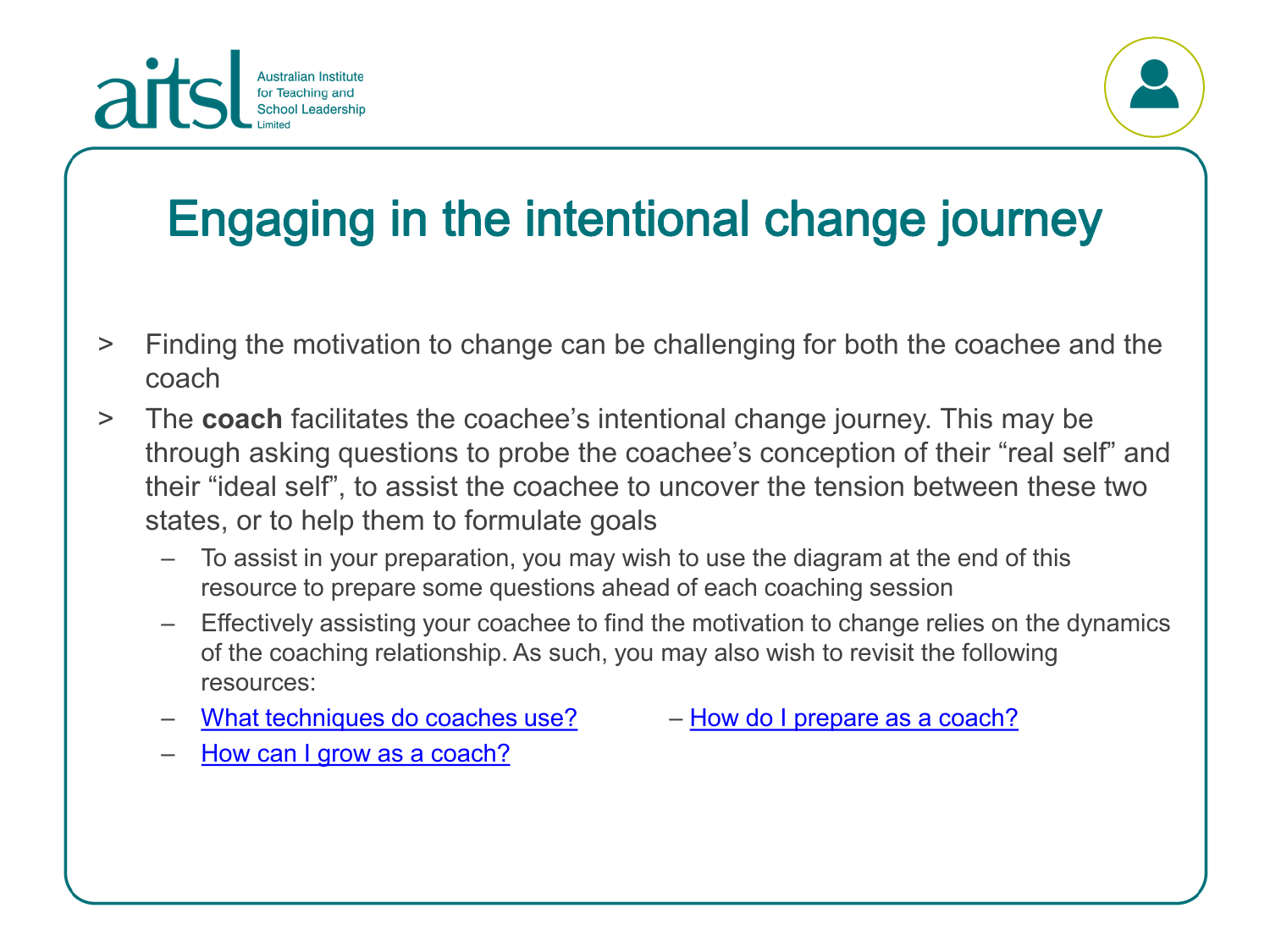



## Engaging in the intentional change journey

- > For the **coachee**, the intentional change journey is about engaging deeply and asking yourself the hard questions about your teaching practice:
	- You may wish to refer back to the '[How do I reflect on my coaching needs?'](https://www.aitsl.edu.au/tools-resources/resource/how-do-i-reflect-on-my-coaching-needs-illustration-of-practice) resource to ascertain where your development need sits
	- Then, challenge yourself to sit down and record your responses to the questions on the following slide. Recording your answers will encourage you to engage with these questions in order to really uncover your intention to change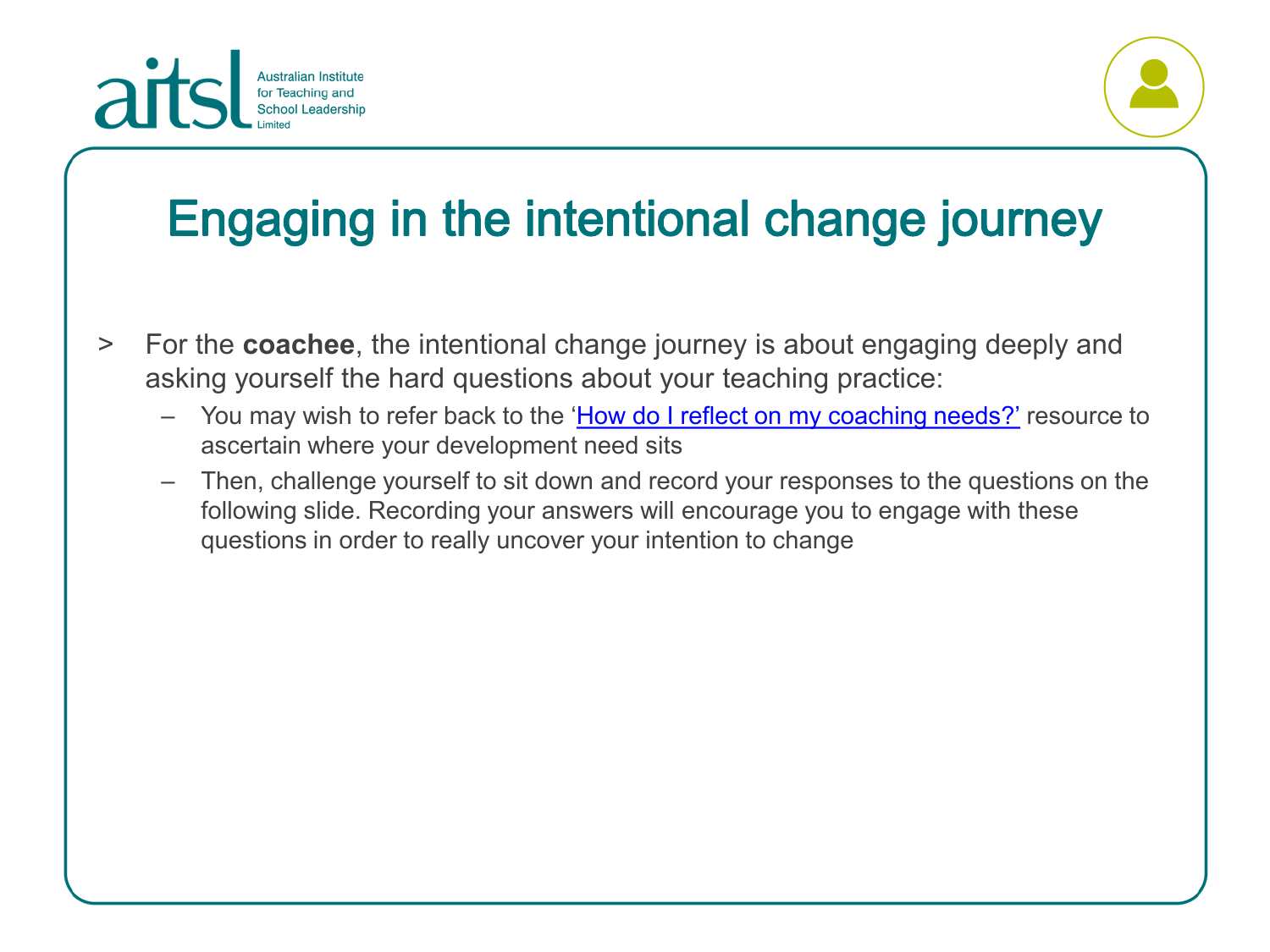

ideal self



### **Coachees: Preparing to engage in the intentional** change journey

| <b>Finding my</b> | What kind of teacher do I want to be? |
|-------------------|---------------------------------------|
|-------------------|---------------------------------------|

> When I think about my teaching future, what do I see?

| <b>Identifying</b><br>my actual<br>self | What kind of teacher am I right now?<br>$\geq$<br>What am I good at? What do I find challenging?<br>$\geq$<br>What feedback have I received on my strengths and areas for<br>$\geq$<br>development?                                       |
|-----------------------------------------|-------------------------------------------------------------------------------------------------------------------------------------------------------------------------------------------------------------------------------------------|
| Goal<br>setting                         | How can I get closer to my ideal self?<br>$\geq$<br>How can I build on my strengths?<br>$\geq$<br>How can I work on my development areas?<br>$\geq$<br>What activities will help me?<br>$\geq$                                            |
| Feedback<br>and support                 | What happens when I try new behaviours? How does it feel for me?<br>$\geq$<br>Who can I ask for feedback to help me understand how my practice is<br>><br>developing?<br>Who might be able to support me? Who can I learn from?<br>$\geq$ |